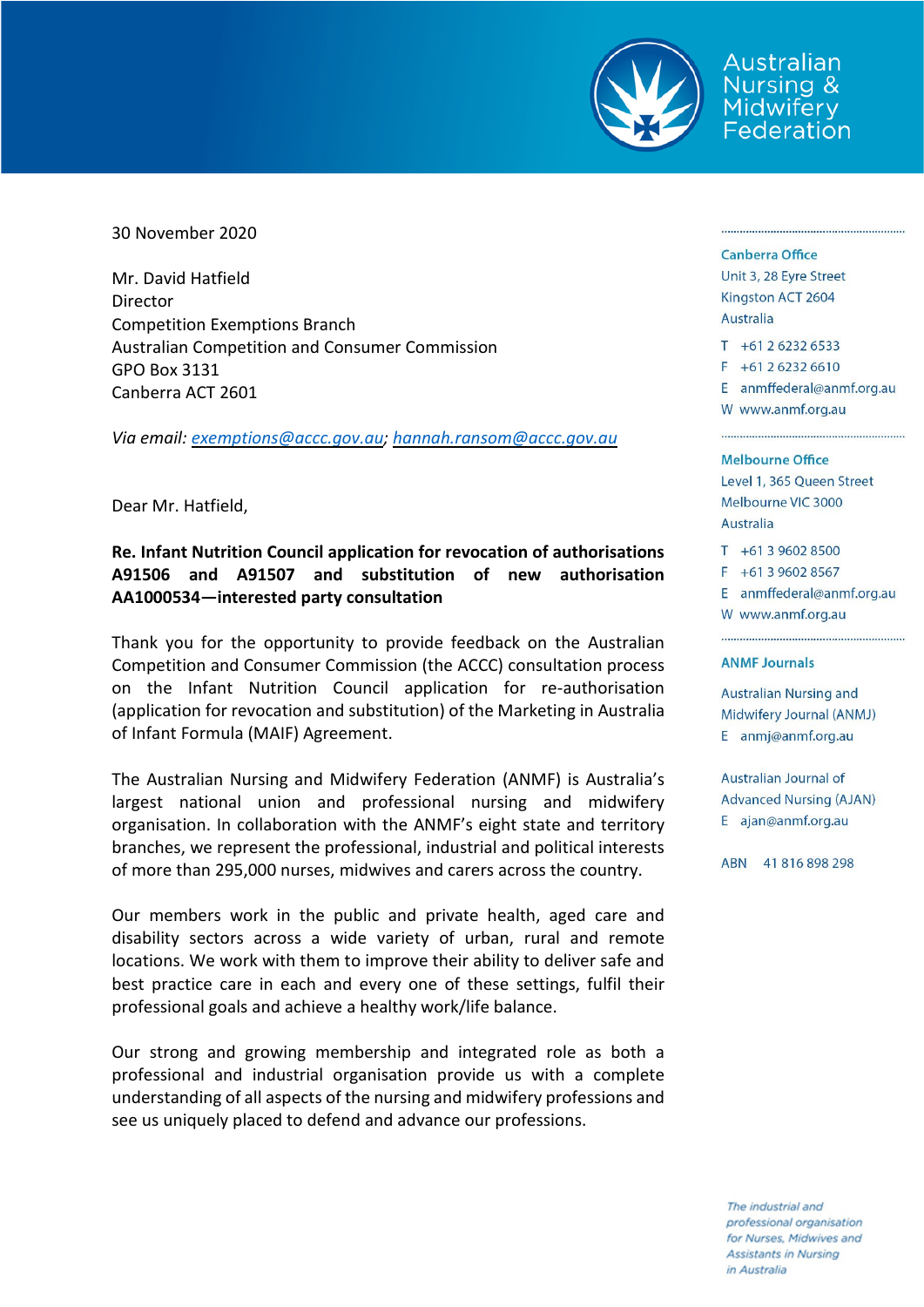

Through our work with members, we aim to strengthen the contribution of nursing and midwifery to improving Australia's health and aged care systems, and the health of our national and global communities.

Nationally, the ANMF represents the largest number of midwives in the country of any organisation, with more than 20,000 midwife members. This accounts for more than 75% of the 26,380 midwives employed in midwifery in Australia.<sup>[1](#page-1-0)</sup> We also represent the interests of maternal, child and family health nurses and nurses working in general practice, both areas of nursing where our members are providing information to consumers on infant and young child feeding.

Nurses and midwives work with families to promote optimal nutrition in the early years for lifelong health and wellbeing as a long-term public health strategy. Rigorous oversight of the marketing and promotion of breastmilk substitutes is needed to support all health professionals, including nurses and midwives, to undertake this role and enable consumers to make informed decisions unbiased by strong industry messages in a breastfeeding positive culture.

Promoting breastfeeding is an important public health strategy. Support and encouragement at all levels of the community are essential to maintain and improve initiation rates and the duration of breastfeeding by women in Australia.

The World Health Organisation International Code of Marketing of Breastmilk Substitutes and subsequent World Health Assembly (WHA) resolutions (The Code) were formulated and adopted to address the significant public health issues associated with low breastfeeding rates globally. In Australia, the MAIF Agreement falls short of adequately implementing The Code to an extent where it protects breastfeeding. The MAIF Agreement is outdated, and only partially adopts The Code recommendations thus enabling manufacturers and importers of breastmilk substitutes in Australia to continue to undermine a positive breastfeeding culture by inappropriately promoting the use of breastmilk substitutes as an optimal infant feeding choice.

Therefore, the ANMF is recommending a substantive review of the MAIF Agreement prior to the INC application for re-authorisation being considered. Calls for review of the MAIF Agreement are supported by the recently updated Australian National Breastfeeding Strategy (ANBS). The ANBS was commissioned to create an "enabling environment for breastfeeding" in Australia<sup>2</sup> and identifies the prevention of "Inappropriate Marketing of Breastmilk

<span id="page-1-0"></span> <sup>1</sup> Australian Government Department of Health. (2020). Midwifery Workforce Factsheet 2019, Available at: <https://hwd.health.gov.au/assets/Midwife%202019.pdf>

<span id="page-1-1"></span><sup>&</sup>lt;sup>2</sup> Australian Government Department of Health. (2020). Breastfeeding. Available at:

<https://www1.health.gov.au/internet/main/publishing.nsf/Content/health-pubhlth-strateg-brfeed-index.htm>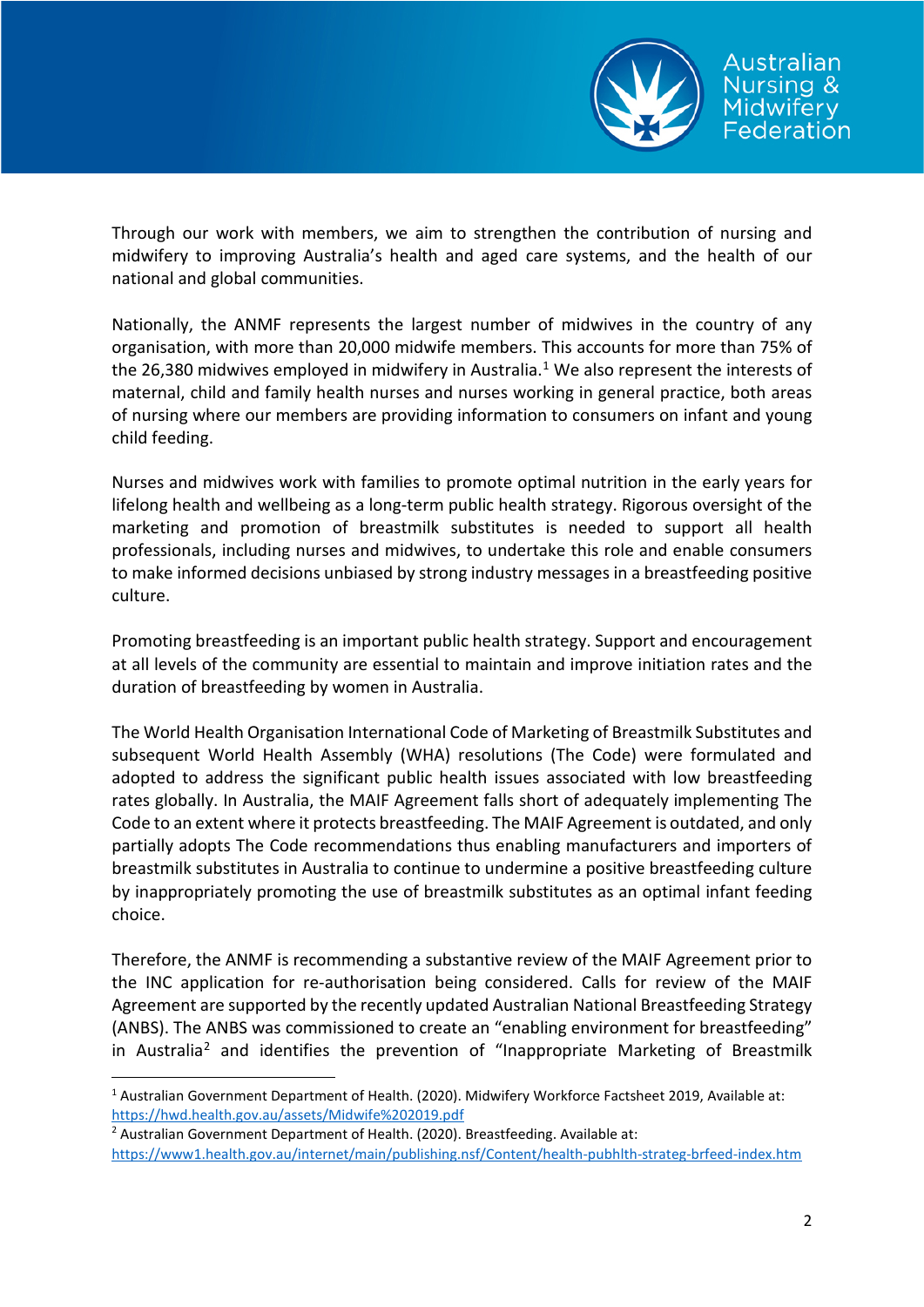

Substitutes" as a key action area including "review of regulatory arrangements for restricting the marketing of breastmilk substitutes" (p34). If the current MAIF Agreement were to be reinstated for a further 10 years, these action areas would be redundant and result in no substantive change in breastfeeding public policy. It is therefore premature to approve the proposed INC application. In light of this, the ANMF suggests the current authorisation be extended for a maximum of 12 months to allow this review to occur.

Not only does the MAIF Agreement need to be reviewed, it needs to be expanded to prevent manufacturers and importers of breastmilk substitutes being able to continue activities which undermine the normalcy of breastfeeding.

Despite the WHA resolution in 2016 which classifies a "breast-milk substitute as...any milks..., in either liquid or powdered form, that are specifically marketed for feeding infants and young children up to the age of 3 years (including follow-up formula and growing-up milks  $3)$ ", in Australia the MAIF Agreement permits the continued promotion of toddler milks. This does not recognise, and therefore protect, the importance of breastfeeding to public health beyond the first year of life. It also enables industry to market and promote infant formula without breaching the MAIF Agreement, with research demonstrating consumers do not differentiate between advertising for infant formula and toddler milk. [4](#page-2-1) To advertise one, is to advertise all, particularly when the products are in near identical packaging and designed to be used sequentially, for example step 1 (0-6 months), step 2 (6-12 months) and step 3 (toddler milks).

The MAIF Agreement has also not been updated in accordance with changes to the way consumer's access health information. Industry is now able to have direct contact with consumers via social media platforms thereby promoting their brand and product without being in breach of the Agreement. Again, undermining breastfeeding as the normal way to feed an infant and young child.

The MAIF Agreement allows breastmilk substitutes to be advertised in a manner which is in conflict with NHMRC Infant Feeding Guidelines. Permitted advertising suggests breastmilk substitutes, such as toddler formula have a key role in optimal nutrition, undermining Australian healthy eating guidelines. Health professionals, including nurses and midwives, support families with infant and young child feeding. Families often report confusion to

**.** 

<span id="page-2-0"></span><sup>3</sup> World Health Organisation, Maternal infant and young child nutrition; guidance on ending the inappropriate promotion of food for infants and young children (2016). Available at: <https://www.who.int/nutrition/topics/guidance-inappropriate-food-promotion-iyc/en/>

<span id="page-2-1"></span><sup>4</sup> Berry N, Jones S & Iverson D (2011). Toddler milk advertising in Australia: Infant formula advertising in disguise? Australasian Marketing Journal. 20(1):24–27.